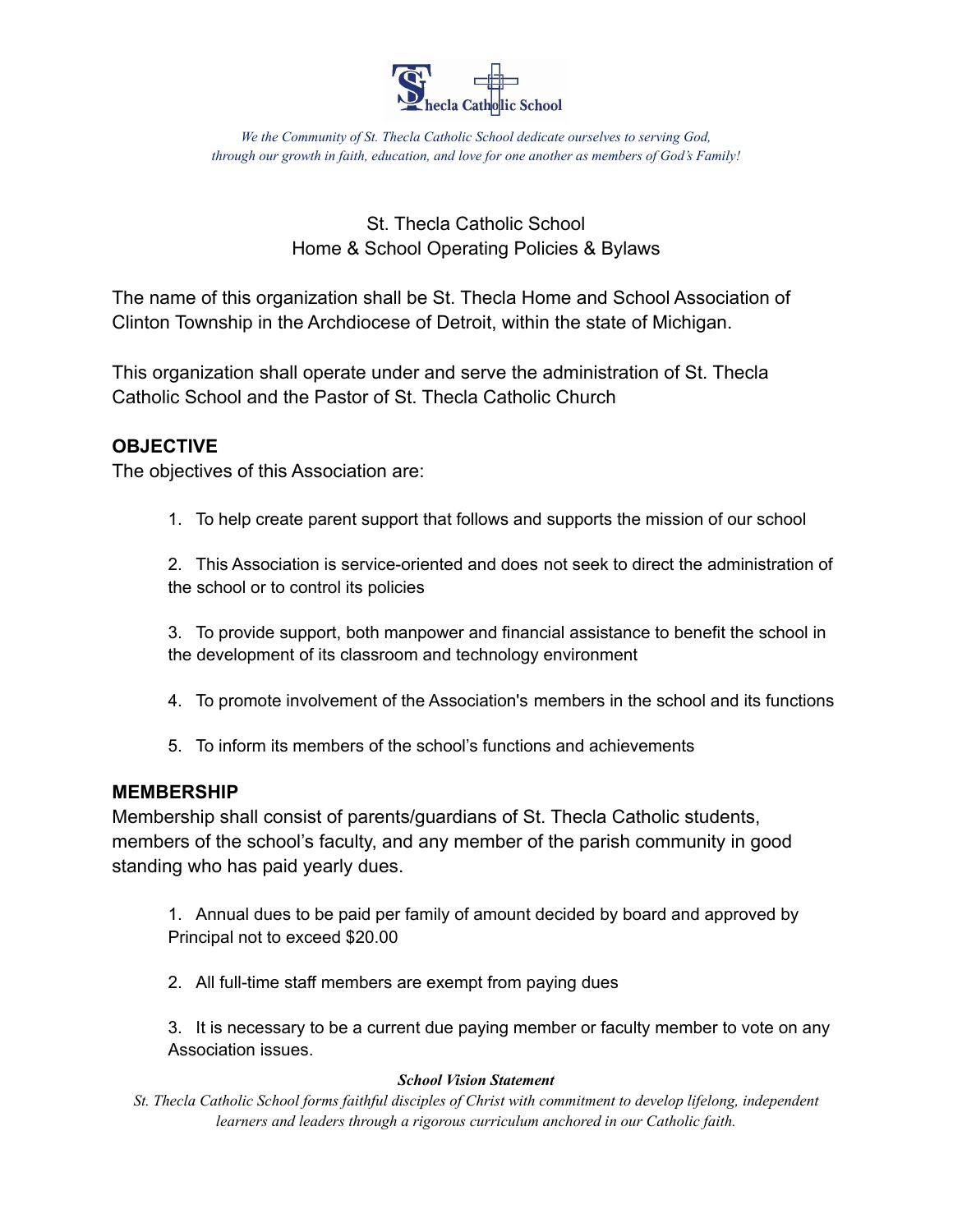

4. The Association may not prohibit membership of any family whose child is currently enrolled in the school.

5. Actions of all members of the Home & School Association must fall under the mission of our school.

## **OFFICERS**

Elected officers shall be the President, Vice President, Secretary, Treasurer and Events Coordinator.

All Home & School Officers are collectively responsible for:

- Helping all families and students live out the mission of our school
- Engaging school families to help achieve the school vision
- Acting as a liaison between all Home & School members (parents/quardians, faculty, parish members)
- Developing, implementing, and ensuring the success of Home & School events and fundraisers
- Determining financial goals and developing an expenditure plan for improvements (based on suggestions from Home and School members)
- Ensuring the successful implementation of Home & School funded improvements
- Attending Home & School monthly meetings
- Acting as goodwill ambassadors for St. Thecla Catholic School helping to promote our school's mission

Additionally, individual responsibilities for officer positions include:

- 1. President
	- Development agenda and overseeing monthly Association officer meeting
	- Liaison between Association and Principal and Pastor
	- Representative to other committees upon request
	- Working to publish and communicate H & S information to proper channels
	- Working with Association event coordinator to plan annual events and reserve areas for the year.

#### *School Vision Statement*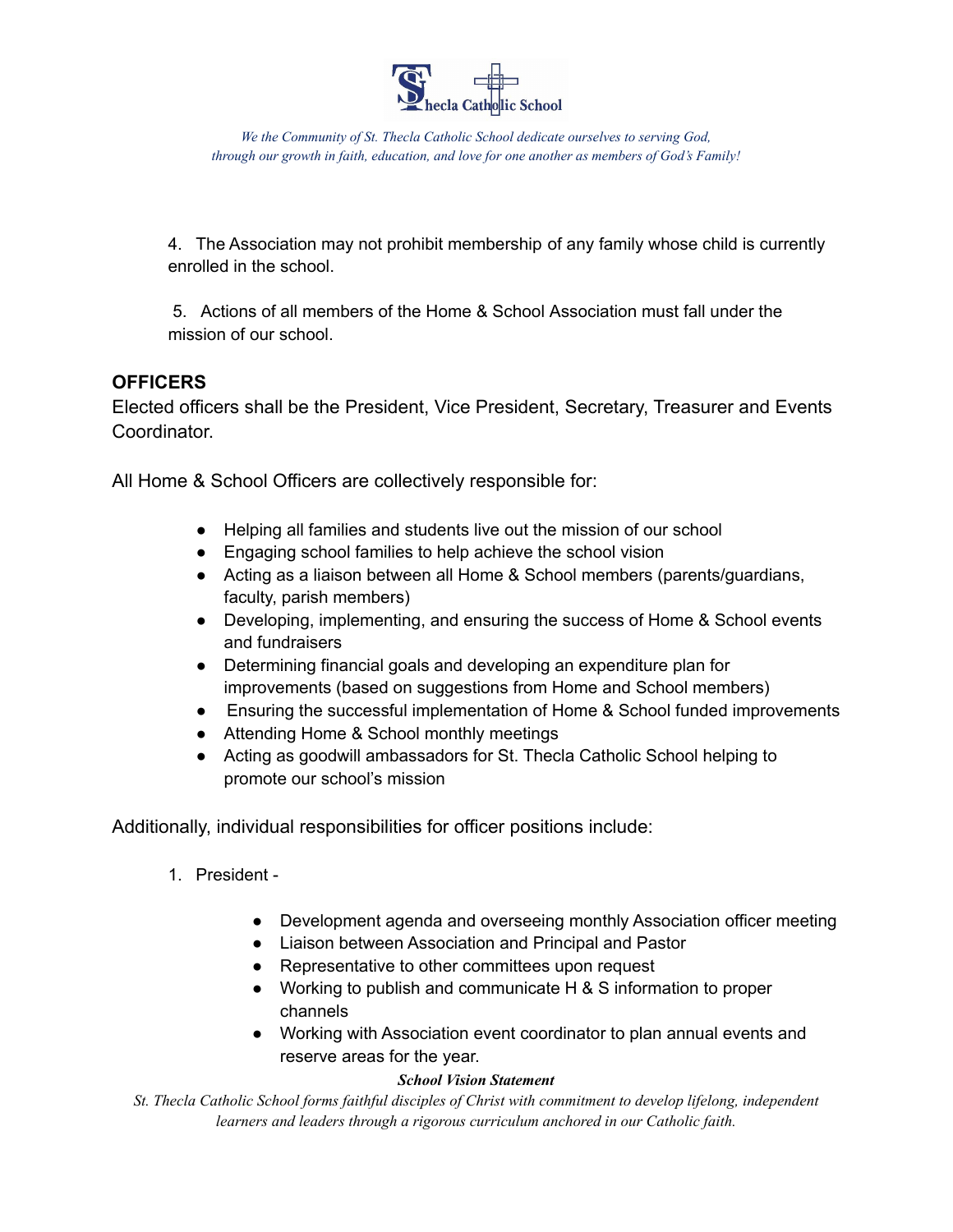

- Approve requisitions for the payment of bills of the Treasurer
- 2. Vice President
	- Overseeing meetings and performing the duties of President in President's absence
	- Acting as liaison between the Association and staff
	- Assisting in duties of President as requested or needed
	- Maintain calendar coordination with school office
- 3. Recording Secretary
	- Recording minutes of all meetings and maintain a copy of the minutes in the school office binder and given to website administrator to be posted
	- Assisting in handling all correspondence from Association to members (letters, flyers, etc.)
- 4. Corresponding Secretary
	- Works directly with office on communication and/or coordination of events in school
	- Assists in advertising and communicating events, programs to the community and/or staff
	- Assists in communicating with classroom parents
- 4. Treasurer
	- Managing all monetary issues of H&S, including tracking fundraising income and expenses, tracking improvement expenditures, collection yearly H & S dues, etc.
	- Responsible for keeping an accurate account of all monies
	- Requesting disbursements only as directed by the Officers and signed by the President, Principal and/or Pastor.
	- Providing a YTD financial report at monthly H & S Officer meetings
	- Issuing the year end financial report to the Archdiocese of Detroit

5. Events Coordinators - Elected and/or appointed position by the administration, may have two people in this position.

#### *School Vision Statement*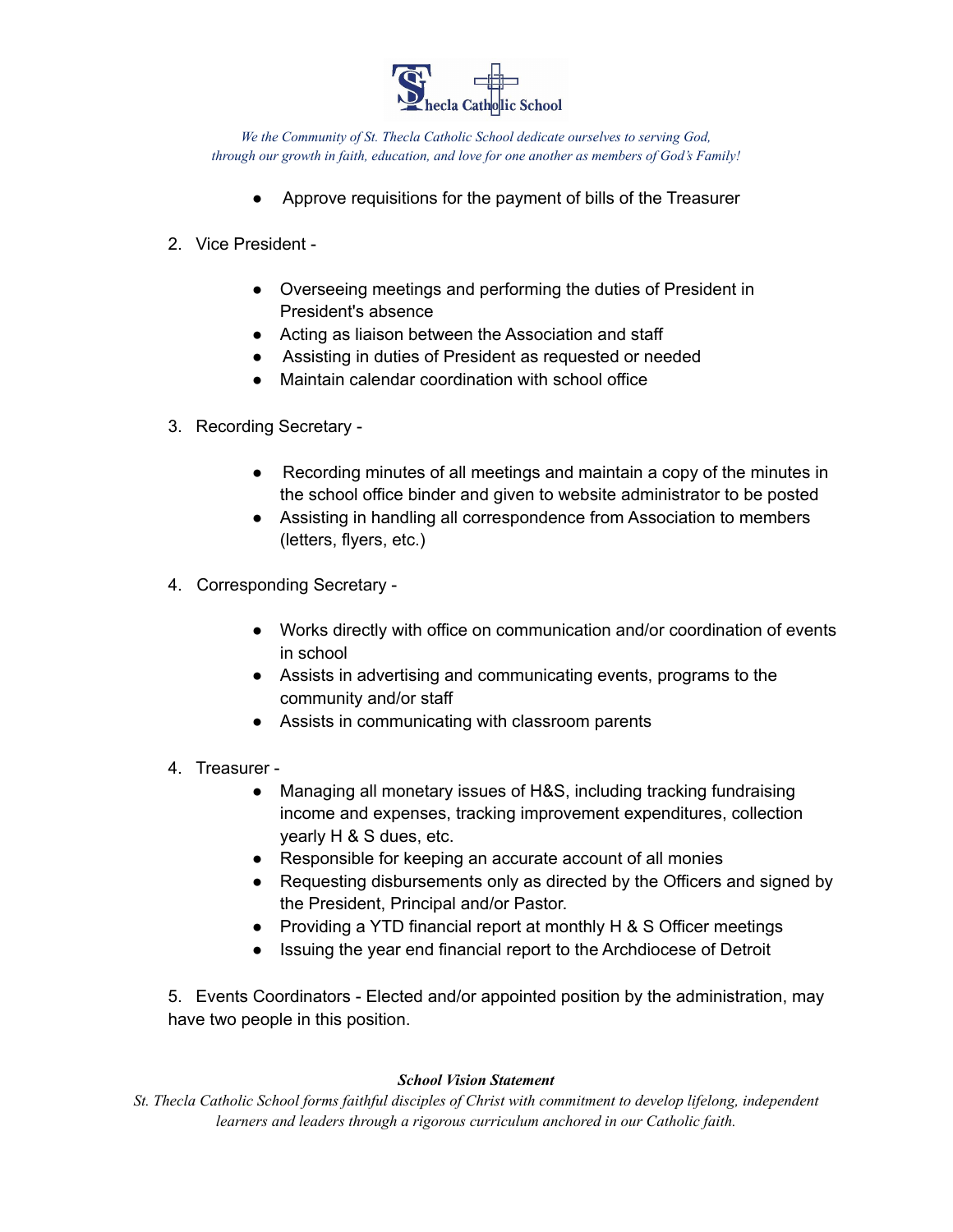

- Working with Association board to plan annual events and reserve areas for the year,( usually done in May for the upcoming year).
- Assists in finding volunteers & chairpersons as needed by board
- Acting as liaison between H&S and H&S event chairperson
- Working with the event chairperson(s) to ensure that the event has everything necessary (dates, room, supplies, volunteers, etc.) to be successful
- $\bullet$  Ensuring the event chairperson(s) adhere to the guidelines and policies when utilizing St. Thecla facilities and possessions
- Providing event progress report if chairperson is unable to attend meeting

## **ELECTIONS**

The term of the officers will commence at the beginning of the Association's fiscal year (July 1) and will continue for two years. The President and Secretary positions are elected in alternate years from the Vice President, Treasurer, and Events Coordinators.

## **NOMINATIONS**

The administration (school office) will send out paperwork for the nominations by the first Monday of May. July 1 will start the new tenure of the new board. Meetings will resume in August. Nominations will be requested for Officers of the board and published in all communications for a minimum of 2 weeks and include a deadline for the submittals. All nominations must be submitted in written or electronic format and sent to designated school staff members. You may nominate yourself or someone else. Nominees will be contacted by staff to determine whether they will accept the nomination and would be willing to serve. Ballot will be sent out either via email or hard copy. One ballot per family is allowed/counted. Family name of the voter must be included on the ballot for it to be counted. The school administration may or may not require a minimum amount of attendance at general meetings to qualify for voting.

## **GENERAL MEETINGS**

The General Meeting of the Association shall be held in the months of August – May. Meetings will be held on the first Tuesday of the month at 5:00 pm in the Media Center and will have a representative from the school in attendance. Meeting times and locations may be changed with the approval of the administration.

#### *School Vision Statement*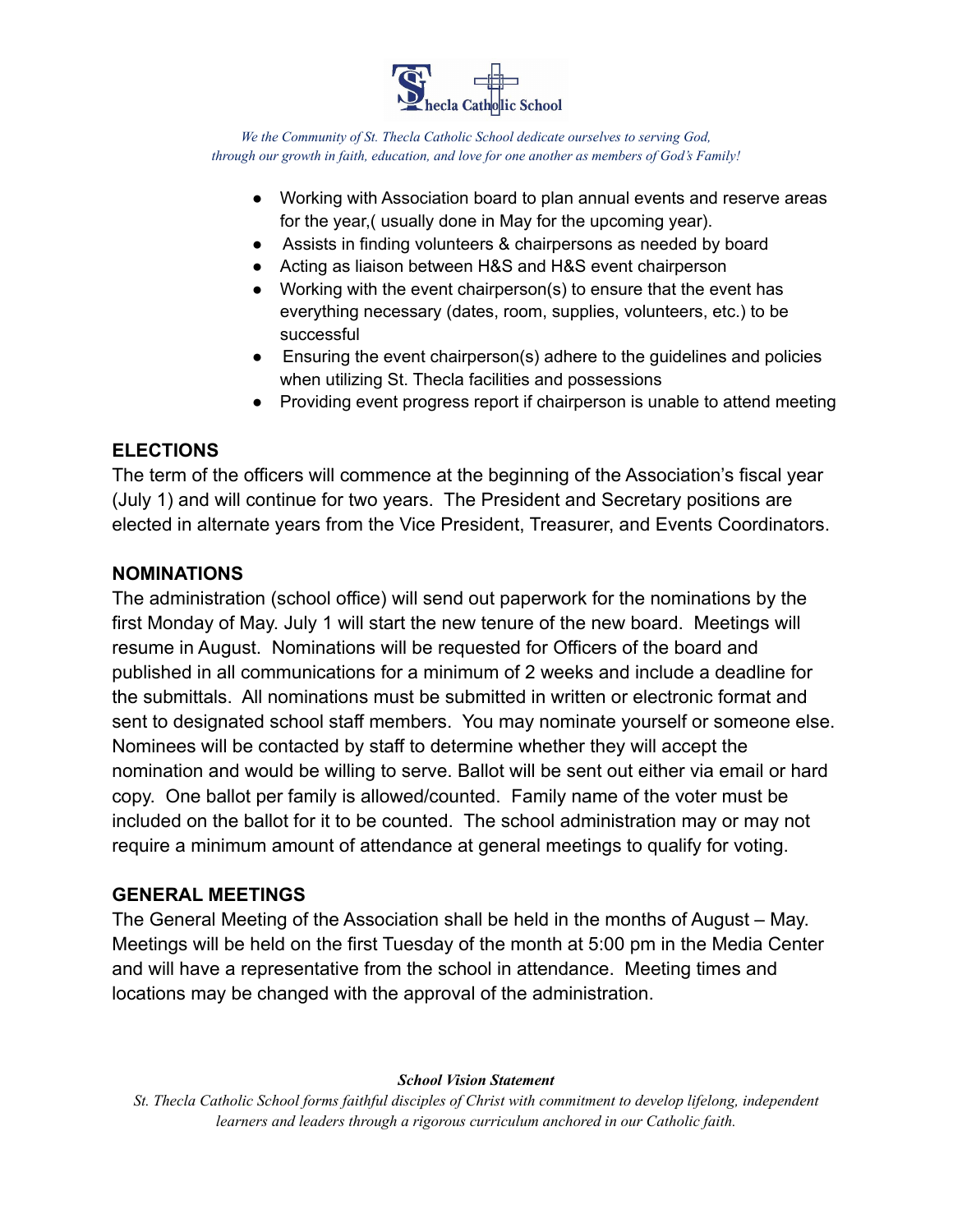

The President shall provide a written agenda for each meeting following this format

- 1. President calls to order
- 2. Prayer
- 3. Reports from Principal/Teacher Requests
- 4. Treasurer's report
- 5. Old Business
- 6. Committee Reports
- 7. New Business
- 8. Open Discussion
- 9. Adjournment

Attendance will be tracked at every meeting and then kept with the minutes in the school office.

## **RECORD KEEPING**

A copy of all agendas, minutes with financial reports and attendance will be kept in a binder in the school office. This is the responsibility of the recording secretary.

A copy of the agenda, minutes and attendance will be given to the website administrator to put on our website

## **AMENDMENTS**

Changes of these bylaws/operating policies may be done either by a request on behalf of a majority of the Home and School board and with written approval from both the Principal and the Pastor of St. Thecla Catholic School, or if School Administration (Pastor and Principal) deem a change is necessary. The changes will be immediately added into the official bylaws.

#### *School Vision Statement*